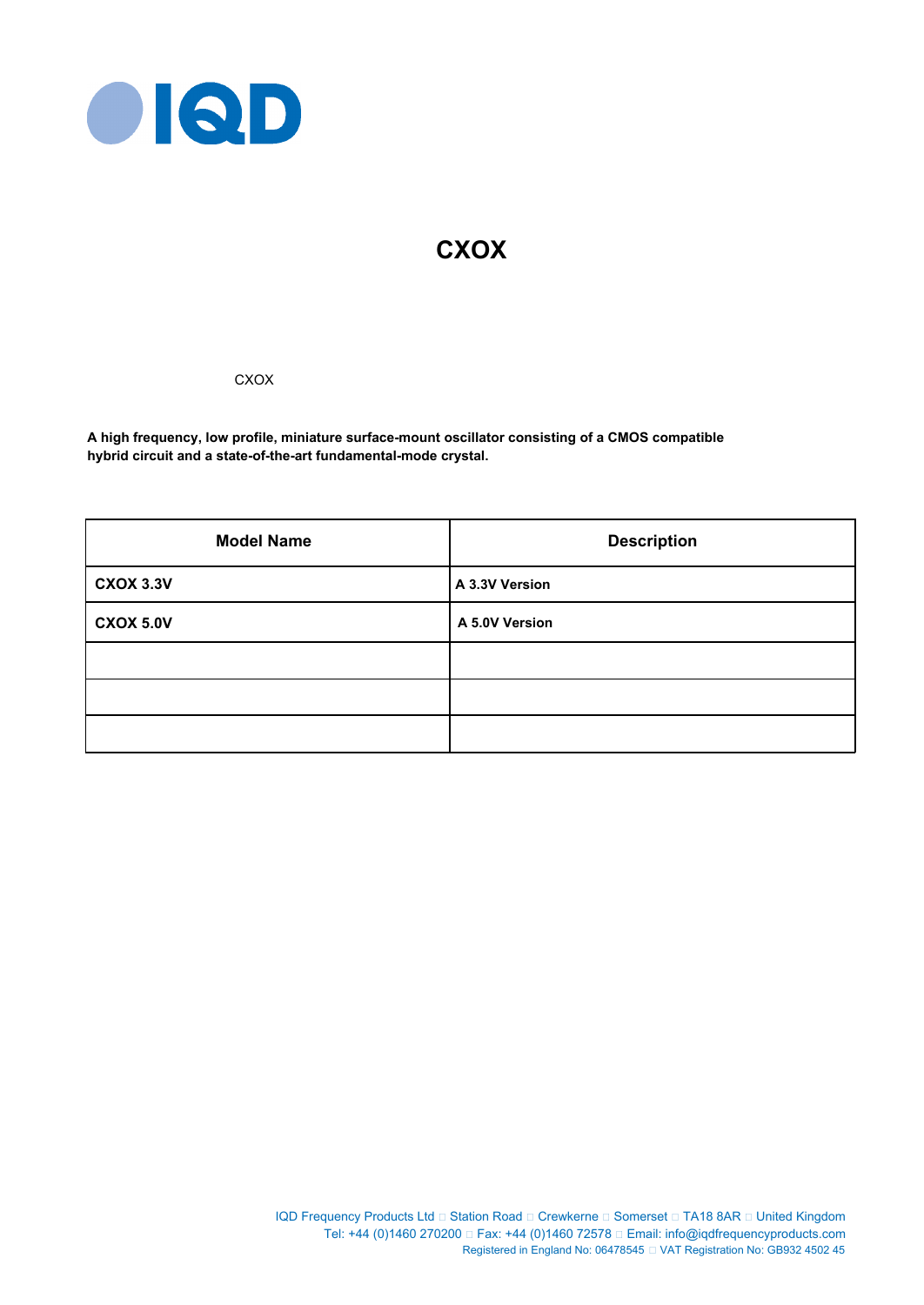



**CXOX 3.3V Crystal Clock Oscillator Specification**

## **ISSUE 1; June 2019**

#### **Description**

- This product is designed and manufactured by Statek Corporation in California, USA and distributed by IQD. A high frequency, low profile, miniature surface-mount oscillator consisting of a CMOS compatible hybrid circuit and a state-of-the-art fundamental-mode crystal.
- $\blacksquare$ SM1 Gold Plated (RoHS)
- SM5 Solder Dipped (RoHS)  $\blacksquare$
- Features:
	- Hermetically sealed ceramic package Low power consumption Low EMI emission Optional Output Enable/Disable with Tri-State
- Applications: Aerospace - Communications Navigation GPS Industrial, Computer & Communications - Miniature clock oscillator Handheld instrumentation PDA Transponder/Animal migration
- Medical Test & Diagnostic equipment Handheld devices
- Please note that all data is only valid at 25°C unless otherwise stated.

#### **Frequency Parameters**

| $\blacksquare$ | Frequency                  | 1.0MHz to 160.0MHz            |
|----------------|----------------------------|-------------------------------|
| $\blacksquare$ | <b>Frequency Tolerance</b> | $±100.00$ ppm                 |
| $\blacksquare$ | <b>Tolerance Condition</b> | @ 25°C                        |
| $\blacksquare$ | <b>Frequency Stability</b> | $±50.00$ ppm to $±100.00$ ppm |
| $\blacksquare$ | Ageing                     | ±5ppm max in 1st year         |
|                |                            |                               |

#### **Electrical Parameters**

- $\blacksquare$ Supply Voltage 3.3V ±10%
- 
- Supply Current (typical): m. 3mA @ 24 MHz
	- 5mA @ 32 MHz
	- 6mA @ 50 MHz 23mA @ 130MHz
- Supply Voltage (absolute maximum rating): -0.5V to 7V

#### **Operating Temperature Ranges**

- $-10$  to  $70^{\circ}$ C
- -40 to 85°C
- $-55$  to 125 $^{\circ}$ C

### **Output Details**

- **Dutput Compatibility** CMOS
	- Drive Capability **15pF**
- Start Up Time: 5ms max

#### **Output Control**

- $\blacksquare$ Enable/Disable (EN): Logic 1 to pin 1, output enabled Logic 0 to pin 1, output disabled, output goes to high impedance state, current consumption low, internal oscillator stops.
- $\blacksquare$ No Connection (NC): Pad 1 not connected internally



### **Outline (mm) SM1 = Gold Plated (RoHS)**



Pad Connections Height  $(H) =$ 1. NC/EN SM1 1.09 max 2. GND SM3 1.21 max 3. Output SM5 1.21 max  $4. +Vs$ 



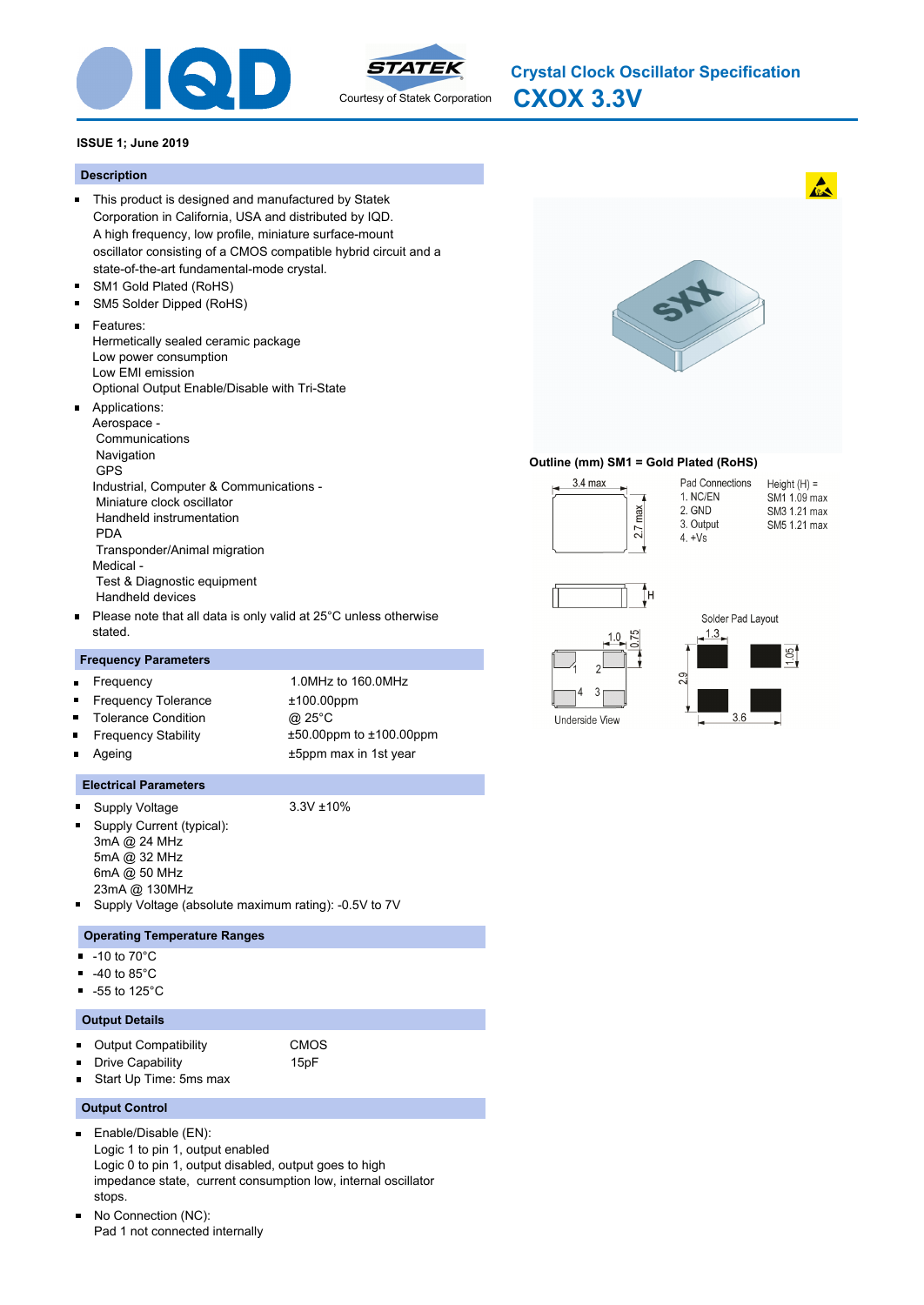



## **ISSUE 1; June 2019**

## **Environmental Parameters**

- Shock: 5000G, 0.3ms, 1/2 sine  $\blacksquare$
- Vibration: MIL-STD-202G, Method 204D, Condition D: 20G  $\blacksquare$ rms, 10Hz-2000Hz swept sine
- Storage Temperature Range: 55 to 125°C

## **Manufacturing Details**

Solder Process Temperature: 260°C max for 20sec max  $\blacksquare$ 

## **Ordering Information**

Frequency\* Model\* Termination Variant\* **Output** Frequency Tolerance (@ 25°C)\* Frequency Stability\* Operating Temperature Range\* Pad 1 Function\* (\*minimum required) **Termination Variants:** SM1 = Gold Plated / SM5 = Solder Dipped (Note: Non-RoHS compliant terminations also available - SM3 = Solder Dipped) Example 40.0MHz CXOX 3.3V SM1

CMOS ±100ppm ±100ppm –40 to 85C NC

## **Compliance**

- RoHS Status (2015/863/EU) Optional
- REACh Status **Compliant**  $\blacksquare$
- MSL Rating (JDEC-STD-033): Not Applicable  $\blacksquare$

## **Packaging Details**

- Pack Style: Reel Tape & reel in accordance with EIA-481-D Pack Size: 1,000
- Pack Style: Tray Supplied on a tray  $\blacksquare$ Pack Size: 1

## **Electrical Specification - maximum limiting values 3.3V ±10%**

| Frequency<br>Min | Frequency<br>Max | Temperature<br>Range | <b>Stability</b><br>(Min) | Current<br><b>Draw</b>   | <b>Rise and Fall</b><br>Time | <b>Duty Cycle</b> |
|------------------|------------------|----------------------|---------------------------|--------------------------|------------------------------|-------------------|
|                  |                  | °C                   | ppm                       | mA                       | ns                           | %                 |
| 1.0MHz           | 160.0MHz         | $-10$ to $70$        | ±50.0                     | $\overline{\phantom{0}}$ | 6                            | 40/60%            |
|                  |                  | $-40$ to 85          | ±100.0                    | $\overline{\phantom{0}}$ | 6                            | 40/60%            |
|                  |                  | $-55$ to 125         | ±100.0                    | -                        | 6                            | 40/60%            |

*This document was correct at the time of printing; please contact your local sales office for the latest version. Click to view latest version on our website.*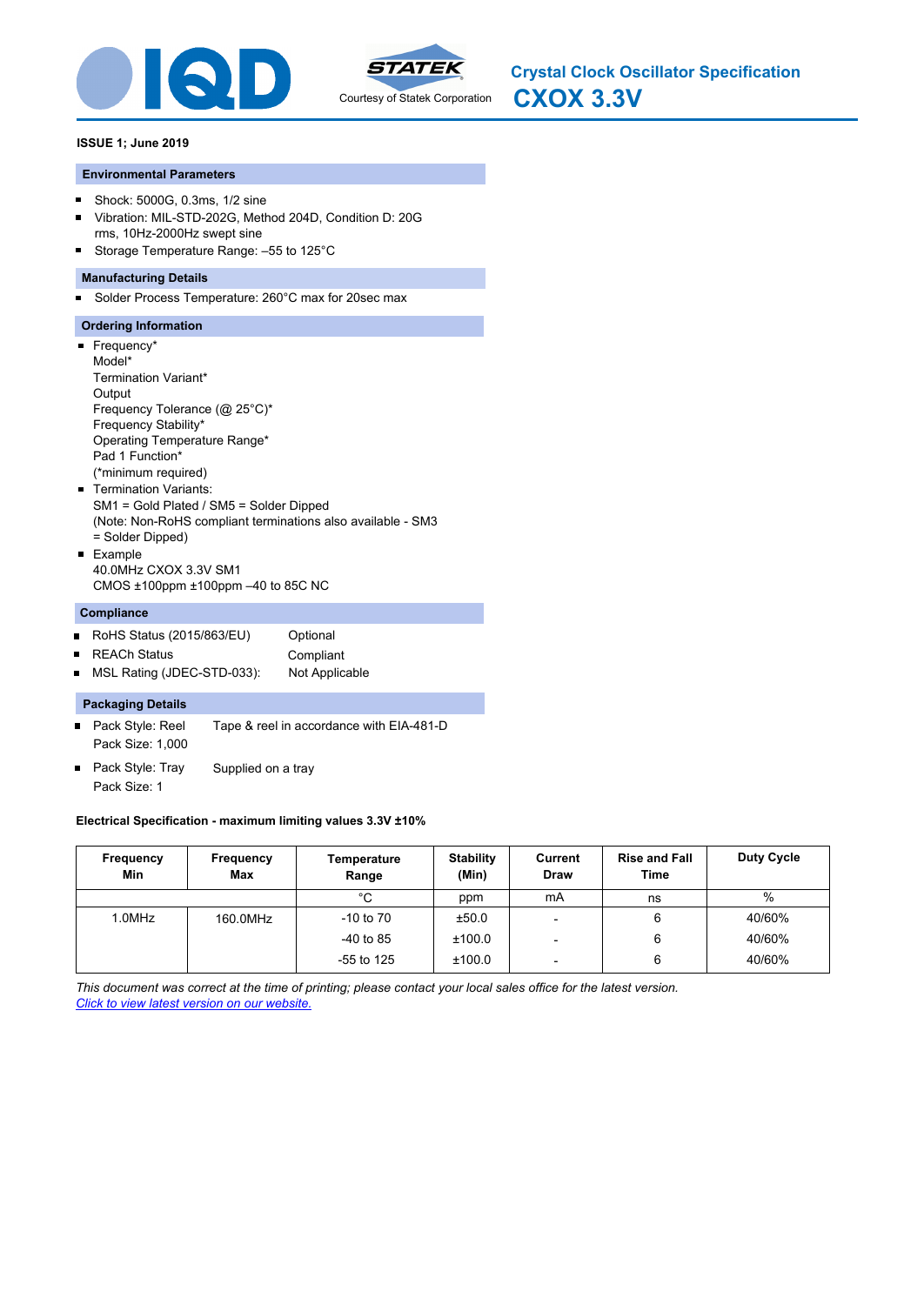



**CXOX 5.0V Crystal Clock Oscillator Specification**

## **ISSUE 2; June 2019**

#### **Description**

- This product is designed and manufactured by Statek Corporation in California, USA and distributed by IQD. A high frequency, low profile, miniature surface-mount oscillator consisting of a CMOS compatible hybrid circuit and a state-of-the-art fundamental-mode crystal.
- $\blacksquare$ SM1 Gold Plated (RoHS)
- SM5 Solder Dipped (RoHS)  $\blacksquare$
- Features:
- Hermetically sealed ceramic package Low power consumption Low EMI emission Optional Output Enable/Disable with Tri-State
- Applications: Aerospace - Communications **Navigation** GPS Industrial, Computer & Communications - Miniature clock oscillator Handheld instrumentation PDA Transponder/Animal migration Medical - Test & Diagnostic equipment Handheld devices
- Please note that all data is only valid at 25°C unless otherwise stated.

### **Frequency Parameters**

| $\blacksquare$ | Frequency                  | 1.0MHz to 160.0MHz            |
|----------------|----------------------------|-------------------------------|
|                | Frequency Tolerance        | $±100.00$ ppm                 |
| $\blacksquare$ | <b>Tolerance Condition</b> | @ 25°C                        |
| $\blacksquare$ | <b>Frequency Stability</b> | $±50.00$ ppm to $±100.00$ ppm |
| $\blacksquare$ | Ageing                     | ±5ppm max in 1st year         |
|                |                            |                               |

#### **Electrical Parameters**

 $\blacksquare$ Supply Voltage 5.0V ±10%

m.

- 
- Supply Current (typical): 8mA @ 24 MHz 10mA @ 32 MHz
- 
- 
- 13mA @ 50 MHz 39mA @ 130MHz
- Supply Voltage (absolute maximum rating): -0.5V to 7V

#### **Operating Temperature Ranges**

- $-10$  to  $70^{\circ}$ C
- -40 to 85°C
- $-55$  to 125 $^{\circ}$ C

#### **Output Details**

- **Dutput Compatibility** CMOS
	- Drive Capability **15pF**
- Start Up Time: 5ms max

#### **Output Control**

- $\blacksquare$ Enable/Disable (EN): Logic 1 to pin 1, output enabled Logic 0 to pin 1, output disabled, output goes to high impedance state, current consumption low, internal oscillator stops.
- $\blacksquare$ No Connection (NC): Pad 1 not connected internally



#### **Outline (mm) SM1 = Gold Plated (RoHS)**



Pad Connections Height  $(H) =$ 1. NC/EN SM1 1.09 max 2. GND SM3 1.21 max 3. Output SM5 1.21 max  $4. +Vs$ 



Underside View